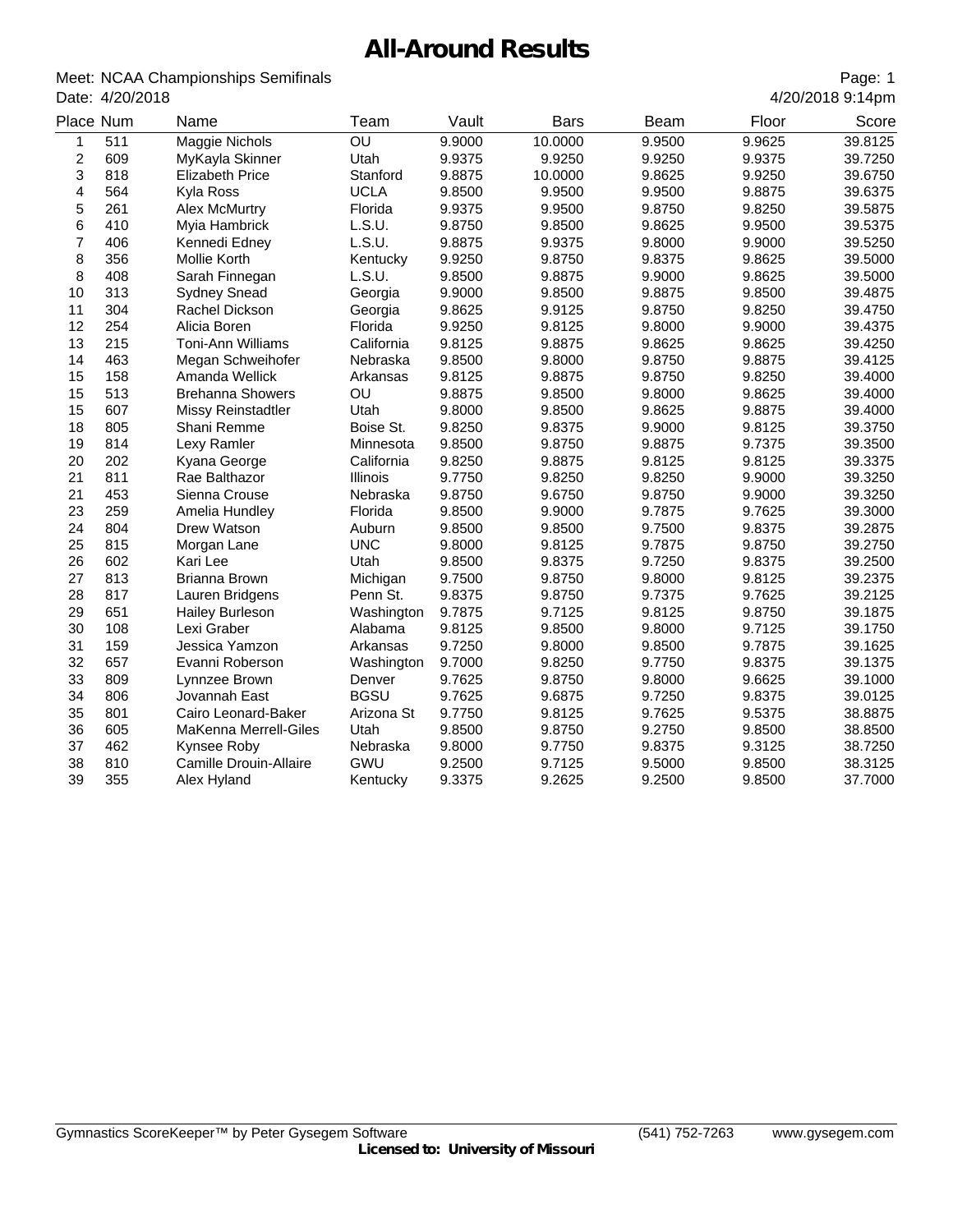## **Individual Results on Vault**

Meet: NCAA Championships Semifinals Date: 4/20/2018

|    | Place Number | Name                         | <b>Team Name</b>    | Score  |
|----|--------------|------------------------------|---------------------|--------|
| 1  | 261          | <b>Alex McMurtry</b>         | Florida             | 9.9375 |
| 1  | 505          | <b>Brenna Dowell</b>         | Oklahoma            | 9.9375 |
| 1  | 609          | MyKayla Skinner              | Utah                | 9.9375 |
| 4  | 254          | Alicia Boren                 | Florida             | 9.9250 |
| 4  | 356          | Mollie Korth                 | Kentucky            | 9.9250 |
| 6  | 263          | Rachel Slocum                | Florida             | 9.9000 |
| 6  | 313          | <b>Sydney Snead</b>          | Georgia             | 9.9000 |
| 6  | 458          | <b>Taylor Houchin</b>        | Nebraska            | 9.9000 |
| 6  | 511          | Maggie Nichols               | Oklahoma            | 9.9000 |
| 10 | 818          | <b>Elizabeth Price</b>       | Stanford            | 9.8875 |
| 10 | 402          | Julianna Cannamela           | LSU                 | 9.8875 |
| 10 | 406          | Kennedi Edney                | LSU                 | 9.8875 |
| 10 | 504          | Jade Degouveia               | Oklahoma            | 9.8875 |
| 10 | 513          | <b>Brehanna Showers</b>      | Oklahoma            | 9.8875 |
| 15 | 157          | <b>Braie Speed</b>           | Arkansas            | 9.8750 |
| 15 | 207          | Arianna Robinson             | California          | 9.8750 |
| 15 | 257          | Jazmyn Foberg                | Florida             | 9.8750 |
| 15 | 410          | Myia Hambrick                | LSU                 | 9.8750 |
| 15 | 453          | Sienna Crouse                | Nebraska            | 9.8750 |
| 20 | 201          | Alicia Gallarzo              | California          | 9.8625 |
| 20 | 304          | Rachel Dickson               | Georgia             | 9.8625 |
| 20 | 353          | Danaea Davis                 | Kentucky            | 9.8625 |
| 20 | 509          | Nicole Lehrmann              | Oklahoma            | 9.8625 |
| 24 | 804          |                              |                     | 9.8500 |
| 24 | 814          | Drew Watson                  | Auburn<br>Minnesota | 9.8500 |
| 24 | 211          | Lexy Ramler                  | California          |        |
| 24 | 259          | Sylvie Seilnacht             |                     | 9.8500 |
|    |              | Amelia Hundley               | Florida             | 9.8500 |
| 24 | 357          | Alaina Kwan                  | Kentucky            | 9.8500 |
| 24 | 407          | Sarah Edwards                | LSU                 | 9.8500 |
| 24 | 408          | Sarah Finnegan               | LSU                 | 9.8500 |
| 24 | 463          | Megan Schweihofer            | Nebraska            | 9.8500 |
| 24 | 508          | AJ Jackson                   | Oklahoma            | 9.8500 |
| 24 | 552          | Anna Glenn                   | <b>UCLA</b>         | 9.8500 |
| 24 | 564          | Kyla Ross                    | <b>UCLA</b>         | 9.8500 |
| 24 | 565          | Pauline Tratz                | <b>UCLA</b>         | 9.8500 |
| 24 | 602          | Kari Lee                     | Utah                | 9.8500 |
| 24 | 605          | <b>MaKenna Merrell-Giles</b> | Utah                | 9.8500 |
| 38 | 817          | Lauren Bridgens              | Penn St.            | 9.8375 |
| 38 | 110          | Nickie Guerrero              | Alabama             | 9.8375 |
| 38 | 114          | Shea Mahoney                 | Alabama             | 9.8375 |
| 38 | 411          | Ruby Harrold                 | <b>LSU</b>          | 9.8375 |
| 42 | 805          | Shani Remme                  | <b>Boise State</b>  | 9.8250 |
| 42 | 101          | Abby Armbrecht               | Alabama             | 9.8250 |
| 42 | 109          | Ariana Guerra                | Alabama             | 9.8250 |
| 42 | 156          | Sarah Shaffer                | Arkansas            | 9.8250 |
| 42 | 202          | Kyana George                 | California          | 9.8250 |
| 42 | 262          | Megan Skaggs                 | Florida             | 9.8250 |
| 42 | 315          | Sabrina Vega                 | Georgia             | 9.8250 |
| 42 | 555          | Felicia Hano                 | <b>UCLA</b>         | 9.8250 |
| 50 | 104          | Maddie Desch                 | Alabama             | 9.8125 |
| 50 | 108          | Lexi Graber                  | Alabama             | 9.8125 |
| 50 | 158          | Amanda Wellick               | Arkansas            | 9.8125 |
| 50 | 215          | Toni-Ann Williams            | California          | 9.8125 |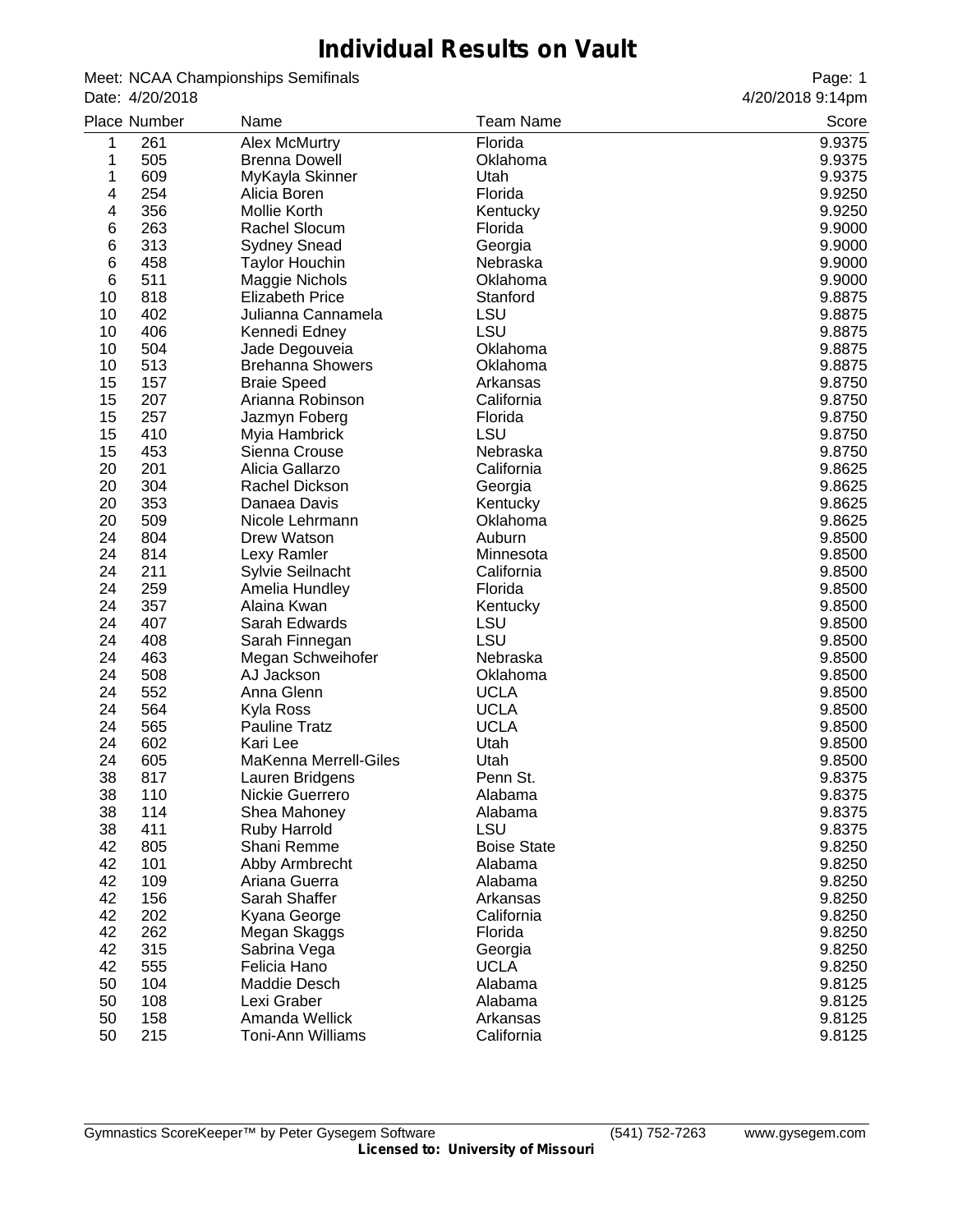## **Individual Results on Vault**

Meet: NCAA Championships Semifinals Date: 4/20/2018

|    | Place Number | Name                          | Team Name            | Score  |
|----|--------------|-------------------------------|----------------------|--------|
| 50 | 309          | Marissa Oakley                | Georgia              | 9.8125 |
| 50 | 354          | <b>Sidney Dukes</b>           | Kentucky             | 9.8125 |
| 50 | 456          | Abbie Epperson                | Nebraska             | 9.8125 |
| 50 | 551          | Nia Dennis                    | <b>UCLA</b>          | 9.8125 |
| 58 | 815          | Morgan Lane                   | North Carolina       | 9.8000 |
| 58 | 361          | Aubree Rosa                   | Kentucky             | 9.8000 |
| 58 | 462          | Kynsee Roby                   | Nebraska             | 9.8000 |
| 58 | 465          | <b>Grace Williams</b>         | Nebraska             | 9.8000 |
| 58 | 554          | Napualani Hall                | <b>UCLA</b>          | 9.8000 |
| 58 | 607          | <b>Missy Reinstadtler</b>     | Utah                 | 9.8000 |
| 64 | 203          | Cassidy Keelen                | California           | 9.7875 |
| 64 | 603          | Tiffani Lewis                 | Utah                 | 9.7875 |
| 64 | 651          | <b>Hailey Burleson</b>        | Washington           | 9.7875 |
| 64 | 652          | <b>Madison Copiak</b>         | Washington           | 9.7875 |
| 68 | 801          | Cairo Leonard-Baker           | Arizona St.          | 9.7750 |
| 68 | 811          | Rae Balthazor                 | <b>Illinois</b>      | 9.7750 |
| 68 | 812          | <b>Meaghan Sievers</b>        | Iowa State           | 9.7750 |
| 71 | 806          | Jovannah East                 | <b>Bowling Green</b> | 9.7625 |
| 71 | 809          | Lynnzee Brown                 | Denver               | 9.7625 |
| 71 | 654          | Kristyn Hoffa                 | Washington           | 9.7625 |
| 71 | 656          | Monica Riley                  | Washington           | 9.7625 |
| 75 | 813          | Brianna Brown                 | Michigan             | 9.7500 |
| 76 | 159          | Jessica Yamzon                | Arkansas             | 9.7250 |
| 76 | 301          | Jasmine Arnold                | Georgia              | 9.7250 |
| 78 | 657          | Evanni Roberson               | Washington           | 9.7000 |
| 79 | 612          | Kim Tessen                    | Utah                 | 9.6250 |
| 80 | 816          | Jamie Stone                   | Ohio St.             | 9.6125 |
| 81 | 312          | <b>Emily Schild</b>           | Georgia              | 9.5625 |
| 82 | 152          | Michaela Burton               | Arkansas             | 9.5125 |
| 83 | 355          | Alex Hyland                   | Kentucky             | 9.3375 |
| 84 | 810          | <b>Camille Drouin-Allaire</b> | George Washington    | 9.2500 |
| 85 | 154          | <b>Hailey Garner</b>          | Arkansas             | 8.8875 |
| 86 | 653          | Joslyn Goings                 | Washington           | 8.4625 |
|    |              |                               |                      |        |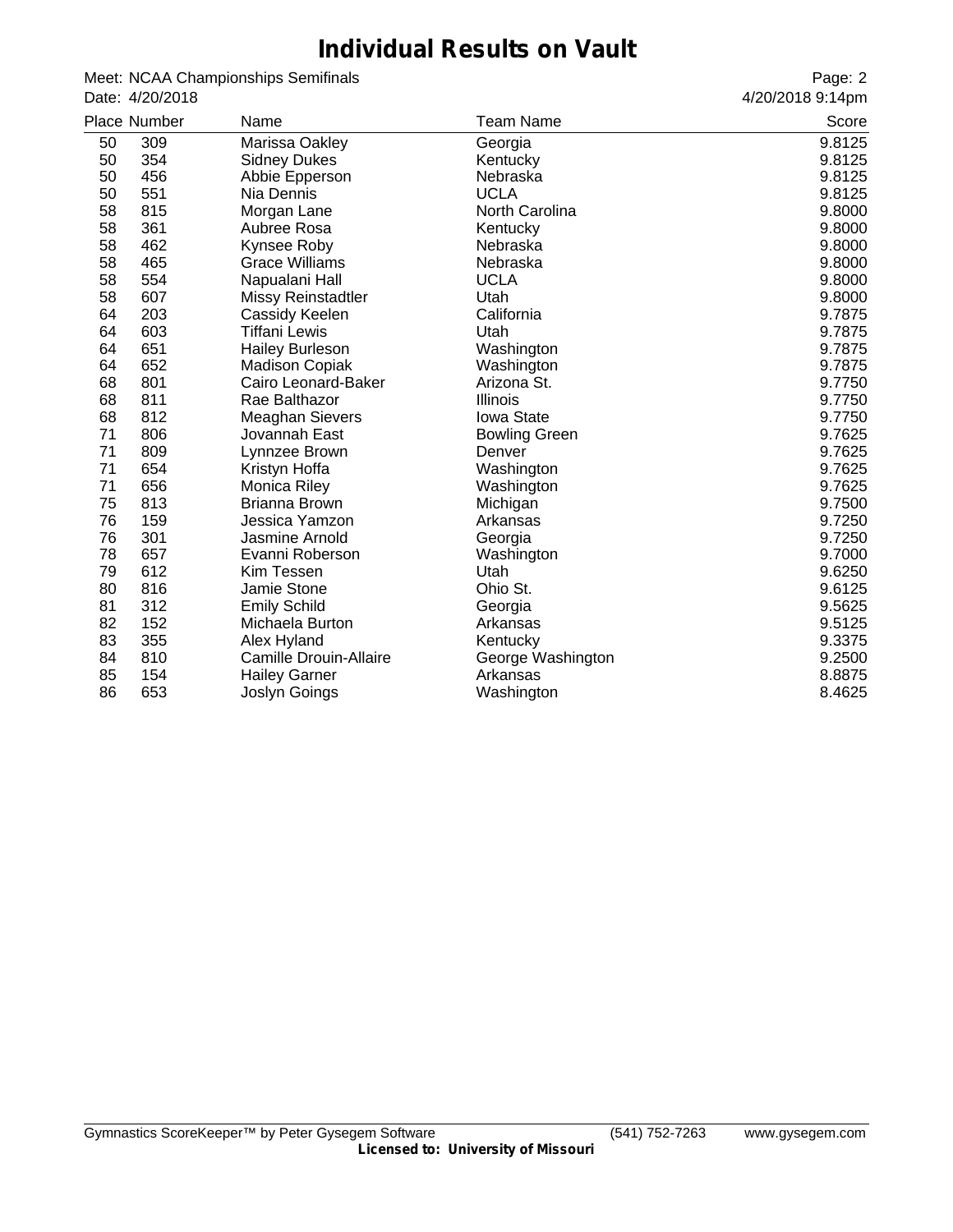### **Individual Results on Uneven Parallel Bars**

Meet: NCAA Championships Semifinals Date: 4/20/2018

|    | Place Number | Name                      | <b>Team Name</b>   | Score   |
|----|--------------|---------------------------|--------------------|---------|
| 1  | 818          | <b>Elizabeth Price</b>    | Stanford           | 10.0000 |
| 1  | 511          | Maggie Nichols            | Oklahoma           | 10.0000 |
| 3  | 261          | <b>Alex McMurtry</b>      | Florida            | 9.9500  |
| 3  | 509          | Nicole Lehrmann           | Oklahoma           | 9.9500  |
| 3  | 564          | Kyla Ross                 | <b>UCLA</b>        | 9.9500  |
| 6  | 406          | Kennedi Edney             | <b>LSU</b>         | 9.9375  |
| 7  | 502          | Stefani Catour            | Oklahoma           | 9.9250  |
| 7  | 609          | MyKayla Skinner           | Utah               | 9.9250  |
| 9  | 304          | Rachel Dickson            | Georgia            | 9.9125  |
| 9  | 309          | Marissa Oakley            | Georgia            | 9.9125  |
| 9  | 415          | Lexie Priessman           | <b>LSU</b>         | 9.9125  |
| 12 | 807          | Shannon Hortman-Evans     | <b>BYU</b>         | 9.9000  |
| 12 | 258          | <b>Rachel Gowey</b>       | Florida            | 9.9000  |
| 12 | 259          | Amelia Hundley            | Florida            | 9.9000  |
| 12 | 411          | Ruby Harrold              | LSU                | 9.9000  |
| 16 | 158          | Amanda Wellick            | Arkansas           | 9.8875  |
| 16 | 202          | Kyana George              | California         | 9.8875  |
| 16 | 215          | <b>Toni-Ann Williams</b>  | California         | 9.8875  |
| 16 | 408          | Sarah Finnegan            | <b>LSU</b>         | 9.8875  |
| 20 | 809          | Lynnzee Brown             | Denver             | 9.8750  |
| 20 | 813          | Brianna Brown             | Michigan           | 9.8750  |
| 20 | 814          | Lexy Ramler               | Minnesota          | 9.8750  |
| 20 | 817          | Lauren Bridgens           | Penn St.           | 9.8750  |
| 20 | 257          | Jazmyn Foberg             | Florida            | 9.8750  |
| 20 | 356          | Mollie Korth              | Kentucky           | 9.8750  |
| 20 | 458          | <b>Taylor Houchin</b>     | Nebraska           | 9.8750  |
| 20 | 505          | <b>Brenna Dowell</b>      | Oklahoma           | 9.8750  |
| 20 | 560          | Peng-Peng Lee             | <b>UCLA</b>        | 9.8750  |
| 20 | 605          | MaKenna Merrell-Giles     | Utah               | 9.8750  |
| 30 | 156          | Sarah Shaffer             | Arkansas           | 9.8625  |
| 30 | 405          | Sami Durante              | LSU                | 9.8625  |
| 30 | 514          | Anastasia Webb            | Oklahoma           | 9.8625  |
| 30 | 556          | <b>JaNay Honest</b>       | <b>UCLA</b>        | 9.8625  |
| 34 | 804          | Drew Watson               | Auburn             | 9.8500  |
| 34 | 108          | Lexi Graber               | Alabama            | 9.8500  |
| 34 | 114          | Shea Mahoney              | Alabama            | 9.8500  |
| 34 | 154          | <b>Hailey Garner</b>      | Arkansas           | 9.8500  |
| 34 | 157          | <b>Braie Speed</b>        | Arkansas           | 9.8500  |
| 34 | 210          | Sofie Seilnacht           | California         | 9.8500  |
| 34 | 262          | Megan Skaggs              | Florida            | 9.8500  |
| 34 | 312          | <b>Emily Schild</b>       | Georgia            | 9.8500  |
| 34 | 313          | <b>Sydney Snead</b>       | Georgia            | 9.8500  |
| 34 | 410          | Myia Hambrick             | LSU                | 9.8500  |
| 34 | 513          | <b>Brehanna Showers</b>   | Oklahoma           | 9.8500  |
| 34 | 552          | Anna Glenn                | <b>UCLA</b>        | 9.8500  |
| 34 | 603          | <b>Tiffani Lewis</b>      | Utah               | 9.8500  |
| 34 | 607          | <b>Missy Reinstadtler</b> | Utah               | 9.8500  |
| 34 | 656          | Monica Riley              | Washington         | 9.8500  |
| 49 | 805          | Shani Remme               | <b>Boise State</b> | 9.8375  |
| 49 | 155          | Sydney Laird              | Arkansas           | 9.8375  |
| 49 | 214          | Emi Watterson             | California         | 9.8375  |
| 49 | 551          | Nia Dennis                | <b>UCLA</b>        | 9.8375  |
| 49 | 602          | Kari Lee                  | Utah               | 9.8375  |
|    |              |                           |                    |         |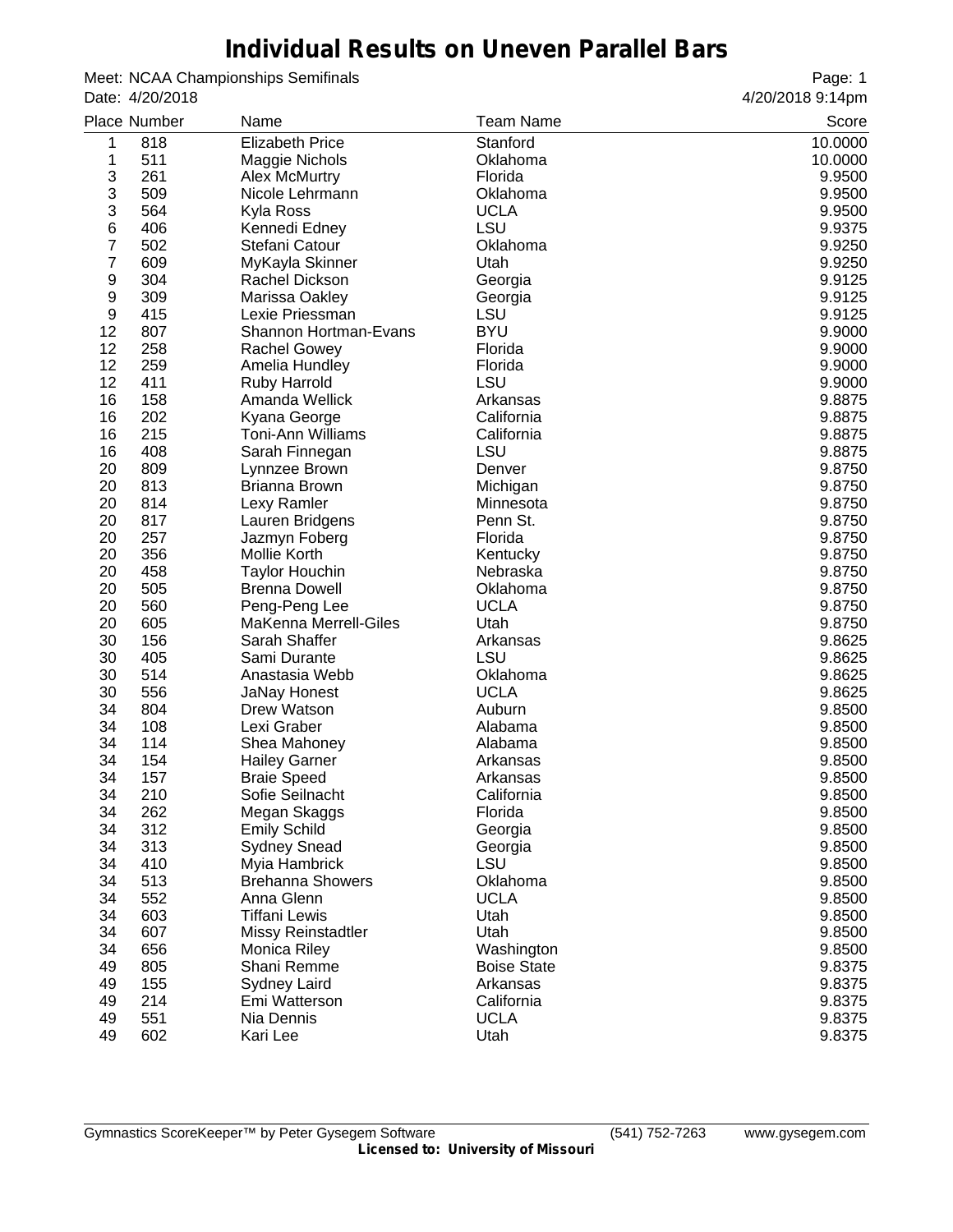#### **Individual Results on Uneven Parallel Bars**

Meet: NCAA Championships Semifinals Date: 4/20/2018

|    | <b>Place Number</b> | Name                          | Team Name            | Score  |
|----|---------------------|-------------------------------|----------------------|--------|
| 54 | 802                 | Samantha Cerio                | Auburn               | 9.8250 |
| 54 | 811                 | Rae Balthazor                 | Illinois             | 9.8250 |
| 54 | 105                 | Kylie Dickson                 | Alabama              | 9.8250 |
| 54 | 115                 | Kiana Winston                 | Alabama              | 9.8250 |
| 54 | 209                 | Nina Schank                   | California           | 9.8250 |
| 54 | 612                 | Kim Tessen                    | Utah                 | 9.8250 |
| 54 | 657                 | Evanni Roberson               | Washington           | 9.8250 |
| 61 | 801                 | Cairo Leonard-Baker           | Arizona St.          | 9.8125 |
| 61 | 815                 | Morgan Lane                   | North Carolina       | 9.8125 |
| 61 | 109                 | Ariana Guerra                 | Alabama              | 9.8125 |
| 61 | 213                 | Yuleen Sternberg              | California           | 9.8125 |
| 61 | 254                 | Alicia Boren                  | Florida              | 9.8125 |
| 61 | 456                 | Abbie Epperson                | Nebraska             | 9.8125 |
| 61 | 655                 | Michaela Nelson               | Washington           | 9.8125 |
| 68 | 159                 | Jessica Yamzon                | Arkansas             | 9.8000 |
| 68 | 351                 | <b>Katie Carlisle</b>         | Kentucky             | 9.8000 |
| 68 | 362                 | <b>Katie Stuart</b>           | Kentucky             | 9.8000 |
| 68 | 363                 | Ella Warren                   | Kentucky             | 9.8000 |
| 68 | 451                 | Danielle Breen                | Nebraska             | 9.8000 |
| 68 | 463                 | Megan Schweihofer             | Nebraska             | 9.8000 |
| 68 | 652                 | <b>Madison Copiak</b>         | Washington           | 9.8000 |
| 75 | 314                 | Natalie Vaculik               | Georgia              | 9.7875 |
| 76 | 462                 | Kynsee Roby                   | Nebraska             | 9.7750 |
| 76 | 557                 | Madison Kocian                | <b>UCLA</b>          | 9.7750 |
| 78 | 810                 | <b>Camille Drouin-Allaire</b> | George Washington    | 9.7125 |
| 78 | 651                 | <b>Hailey Burleson</b>        | Washington           | 9.7125 |
| 80 | 806                 | Jovannah East                 | <b>Bowling Green</b> | 9.6875 |
| 80 | 103                 | <b>Wynter Childers</b>        | Alabama              | 9.6875 |
| 82 | 453                 | Sienna Crouse                 | Nebraska             | 9.6750 |
| 83 | 352                 | Katrina Coca                  | Kentucky             | 9.3250 |
| 84 | 355                 | Alex Hyland                   | Kentucky             | 9.2625 |
| 85 | 653                 | Joslyn Goings                 | Washington           | 9.2250 |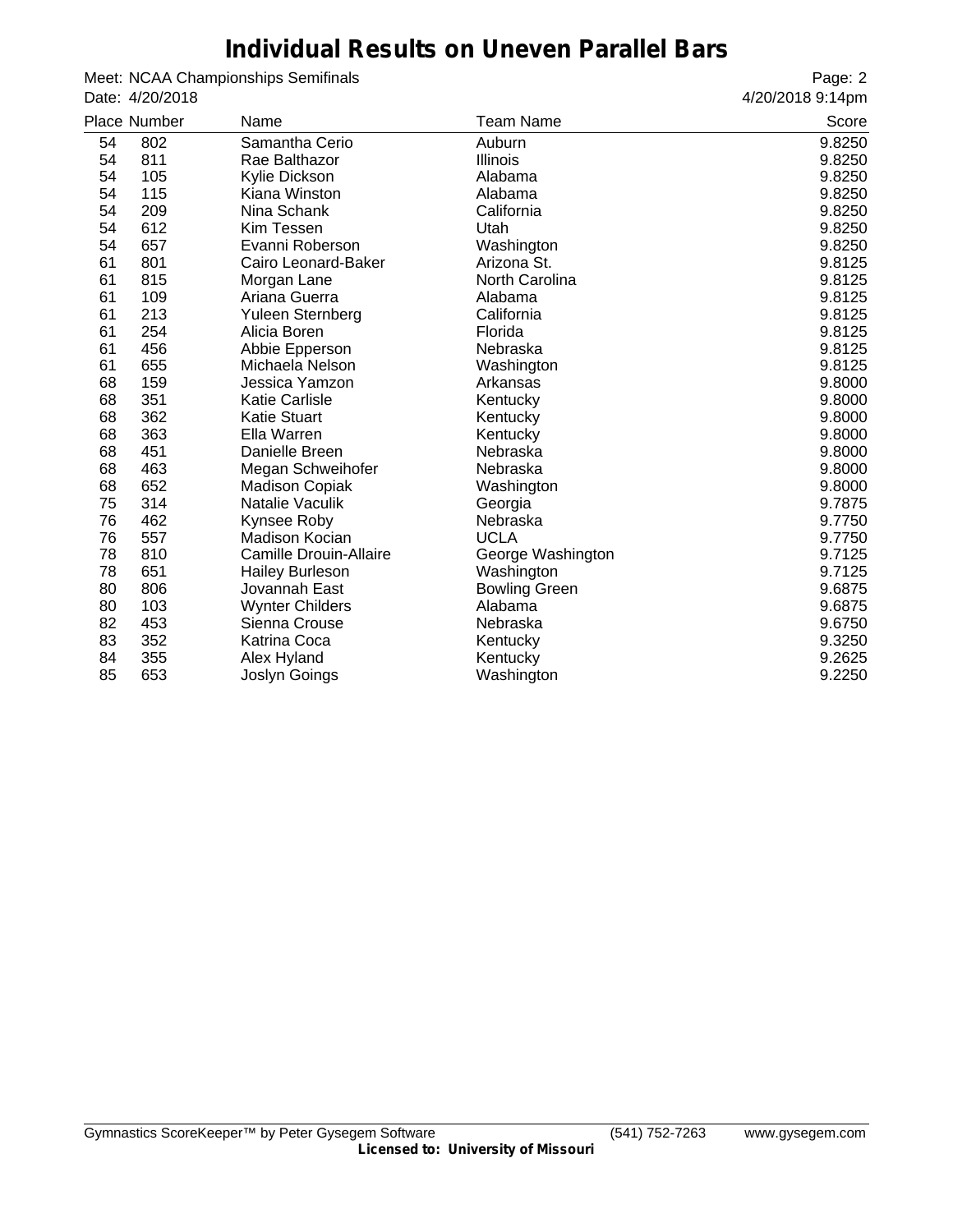#### **Individual Results on Balance Beam**

Meet: NCAA Championships Semifinals Date: 4/20/2018

|                | Place Number | Name                      | <b>Team Name</b>       | Score  |
|----------------|--------------|---------------------------|------------------------|--------|
| 1              | 560          | Peng-Peng Lee             | <b>UCLA</b>            | 9.9875 |
| 2              | 511          | Maggie Nichols            | Oklahoma               | 9.9500 |
| 2              | 564          | Kyla Ross                 | <b>UCLA</b>            | 9.9500 |
| 4              | 563          | Katelyn Ohashi            | <b>UCLA</b>            | 9.9250 |
| 4              | 609          | MyKayla Skinner           | Utah                   | 9.9250 |
| 6              | 258          | Rachel Gowey              | Florida                | 9.9125 |
| 7              | 805          | Shani Remme               | <b>Boise State</b>     | 9.9000 |
| 7              | 408          | Sarah Finnegan            | LSU                    | 9.9000 |
| $\overline{7}$ | 509          | Nicole Lehrmann           | Oklahoma               | 9.9000 |
| 10             | 814          | Lexy Ramler               | Minnesota              | 9.8875 |
| 10             | 154          | <b>Hailey Garner</b>      | Arkansas               | 9.8875 |
| 10             | 313          | <b>Sydney Snead</b>       | Georgia                | 9.8875 |
| 10             | 458          | <b>Taylor Houchin</b>     | Nebraska               | 9.8875 |
| 10             | 465          | <b>Grace Williams</b>     | Nebraska               | 9.8875 |
| 10             | 502          | Stefani Catour            | Oklahoma               | 9.8875 |
| 16             | 158          | Amanda Wellick            | Arkansas               | 9.8750 |
| 16             | 261          | <b>Alex McMurtry</b>      | Florida                | 9.8750 |
| 16             | 304          | Rachel Dickson            | Georgia                | 9.8750 |
| 16             | 315          | Sabrina Vega              | Georgia                | 9.8750 |
| 16             | 453          | Sienna Crouse             | Nebraska               | 9.8750 |
| 16             | 463          | Megan Schweihofer         | Nebraska               | 9.8750 |
| 16             | 653          | Joslyn Goings             |                        | 9.8750 |
| 23             | 818          | <b>Elizabeth Price</b>    | Washington<br>Stanford | 9.8625 |
|                |              | <b>Toni-Ann Williams</b>  |                        |        |
| 23             | 215          |                           | California             | 9.8625 |
| 23             | 253          | Alyssa Baumann            | Florida                | 9.8625 |
| 23             | 262          | Megan Skaggs              | Florida                | 9.8625 |
| 23             | 410          | Myia Hambrick             | LSU                    | 9.8625 |
| 23             | 607          | <b>Missy Reinstadtler</b> | Utah                   | 9.8625 |
| 29             | 803          | <b>Abby Milliet</b>       | Auburn                 | 9.8500 |
| 29             | 115          | Kiana Winston             | Alabama                | 9.8500 |
| 29             | 152          | Michaela Burton           | Arkansas               | 9.8500 |
| 29             | 159          | Jessica Yamzon            | Arkansas               | 9.8500 |
| 29             | 212          | Chelsea Shu               | California             | 9.8500 |
| 29             | 401          | Reagan Campbell           | <b>LSU</b>             | 9.8500 |
| 29             | 451          | Danielle Breen            | Nebraska               | 9.8500 |
| 29             | 611          | <b>Maddy Stover</b>       | Utah                   | 9.8500 |
| 37             | 356          | Mollie Korth              | Kentucky               | 9.8375 |
| 37             | 462          | Kynsee Roby               | Nebraska               | 9.8375 |
| 37             | 553          | Grace Glenn               | <b>UCLA</b>            | 9.8375 |
| 37             | 557          | Madison Kocian            | <b>UCLA</b>            | 9.8375 |
| 37             | 562          | <b>Brielle Nguyen</b>     | <b>UCLA</b>            | 9.8375 |
| 37             | 652          | <b>Madison Copiak</b>     | Washington             | 9.8375 |
| 37             | 658          | <b>Malory Rose</b>        | Washington             | 9.8375 |
| 44             | 811          | Rae Balthazor             | Illinois               | 9.8250 |
| 44             | 106          | Peyton Ernst              | Alabama                | 9.8250 |
| 44             | 514          | Anastasia Webb            | Oklahoma               | 9.8250 |
| 44             | 660          | Zoey Schaefer             | Washington             | 9.8250 |
| 48             | 202          | Kyana George              | California             | 9.8125 |
| 48             | 359          | <b>Hailey Poland</b>      | Kentucky               | 9.8125 |
| 48             | 414          | Erin Macadaeg             | LSU                    | 9.8125 |
| 48             | 501          | Natalie Brown             | Oklahoma               | 9.8125 |
| 48             | 651          | <b>Hailey Burleson</b>    | Washington             | 9.8125 |
| 53             | 809          | Lynnzee Brown             | Denver                 | 9.8000 |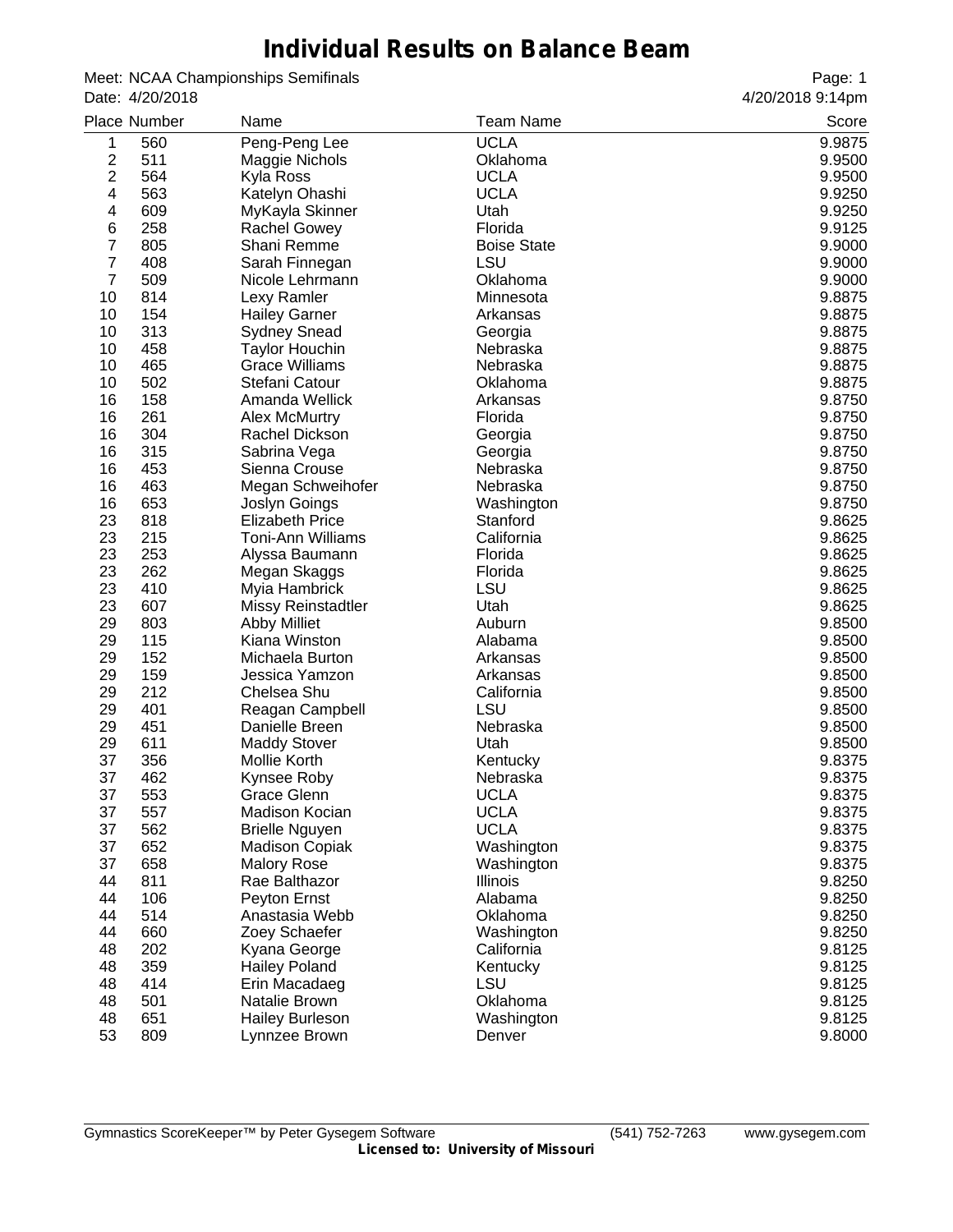#### **Individual Results on Balance Beam**

Meet: NCAA Championships Semifinals Date: 4/20/2018

|    | Place Number | Name                    | Team Name            | Score  |
|----|--------------|-------------------------|----------------------|--------|
| 53 | 813          | Brianna Brown           | Michigan             | 9.8000 |
| 53 | 103          | <b>Wynter Childers</b>  | Alabama              | 9.8000 |
| 53 | 108          | Lexi Graber             | Alabama              | 9.8000 |
| 53 | 110          | Nickie Guerrero         | Alabama              | 9.8000 |
| 53 | 153          | Sophia Carter           | Arkansas             | 9.8000 |
| 53 | 254          | Alicia Boren            | Florida              | 9.8000 |
| 53 | 309          | Marissa Oakley          | Georgia              | 9.8000 |
| 53 | 312          | <b>Emily Schild</b>     | Georgia              | 9.8000 |
| 53 | 362          | <b>Katie Stuart</b>     | Kentucky             | 9.8000 |
| 53 | 406          | Kennedi Edney           | LSU                  | 9.8000 |
| 53 | 513          | <b>Brehanna Showers</b> | Oklahoma             | 9.8000 |
| 65 | 815          | Morgan Lane             | North Carolina       | 9.7875 |
| 65 | 259          | Amelia Hundley          | Florida              | 9.7875 |
| 67 | 101          | Abby Armbrecht          | Alabama              | 9.7750 |
| 67 | 354          | <b>Sidney Dukes</b>     | Kentucky             | 9.7750 |
| 67 | 657          | Evanni Roberson         | Washington           | 9.7750 |
| 70 | 801          | Cairo Leonard-Baker     | Arizona St.          | 9.7625 |
| 70 | 360          | Cori Rechenmacher       | Kentucky             | 9.7625 |
| 72 | 804          | Drew Watson             | Auburn               | 9.7500 |
| 72 | 203          | Cassidy Keelen          | California           | 9.7500 |
| 72 | 610          | Sydney Soloski          | Utah                 | 9.7500 |
| 75 | 817          | Lauren Bridgens         | Penn St.             | 9.7375 |
| 76 | 806          | Jovannah East           | <b>Bowling Green</b> | 9.7250 |
| 76 | 201          | Alicia Gallarzo         | California           | 9.7250 |
| 76 | 210          | Sofie Seilnacht         | California           | 9.7250 |
| 76 | 602          | Kari Lee                | Utah                 | 9.7250 |
| 80 | 155          | <b>Sydney Laird</b>     | Arkansas             | 9.6750 |
| 81 | 810          | Camille Drouin-Allaire  | George Washington    | 9.5000 |
| 82 | 302          | Vivi Babalis            | Georgia              | 9.2750 |
| 82 | 605          | MaKenna Merrell-Giles   | Utah                 | 9.2750 |
| 84 | 355          | Alex Hyland             | Kentucky             | 9.2500 |
| 85 | 404          | Christina Desiderio     | LSU                  | 9.2375 |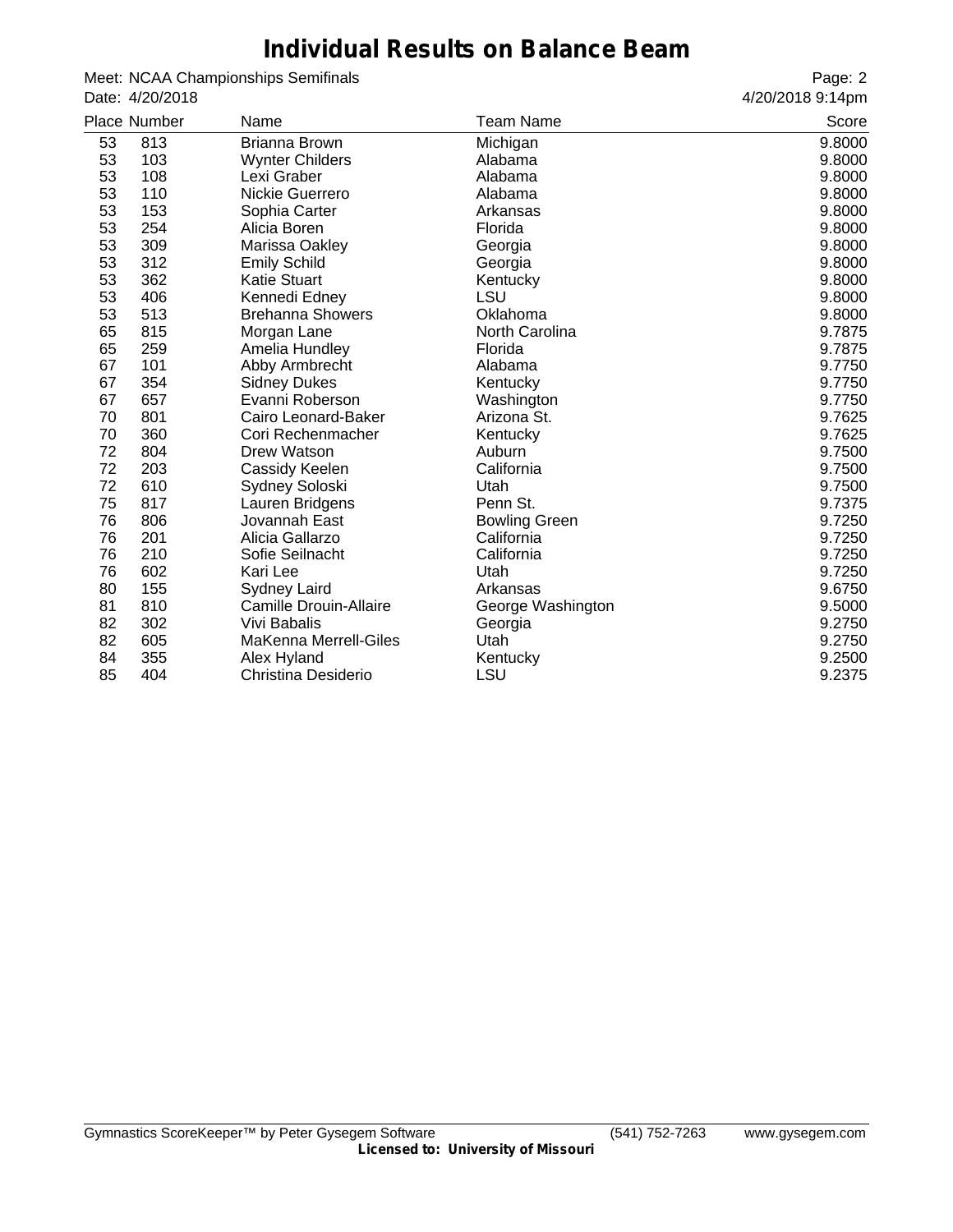# **Individual Results on Floor Exercise**

Meet: NCAA Championships Semifinals Date: 4/20/2018

|    | <b>Place Number</b> | Name                         | <b>Team Name</b>      | Score  |
|----|---------------------|------------------------------|-----------------------|--------|
| 1  | 511                 | Maggie Nichols               | Oklahoma              | 9.9625 |
| 1  | 563                 | Katelyn Ohashi               | <b>UCLA</b>           | 9.9625 |
| 3  | 253                 | Alyssa Baumann               | Florida               | 9.9500 |
| 3  | 410                 | Myia Hambrick                | LSU                   | 9.9500 |
| 5  | 514                 | Anastasia Webb               | Oklahoma              | 9.9375 |
| 5  | 609                 | MyKayla Skinner              | Utah                  | 9.9375 |
| 7  | 818                 | <b>Elizabeth Price</b>       | Stanford              | 9.9250 |
| 7  | 508                 | AJ Jackson                   | Oklahoma              | 9.9250 |
| 9  | 610                 | Sydney Soloski               | Utah                  | 9.9125 |
| 10 | 811                 | Rae Balthazor                | Illinois              | 9.9000 |
| 10 | 254                 | Alicia Boren                 | Florida               | 9.9000 |
| 10 | 315                 | Sabrina Vega                 | Georgia               | 9.9000 |
| 10 | 406                 | Kennedi Edney                | LSU                   | 9.9000 |
| 10 | 453                 | Sienna Crouse                | Nebraska              | 9.9000 |
| 10 | 505                 | <b>Brenna Dowell</b>         | Oklahoma              | 9.9000 |
| 16 | 404                 | Christina Desiderio          | LSU                   | 9.8875 |
| 16 | 463                 | Megan Schweihofer            | Nebraska              | 9.8875 |
| 16 | 465                 | <b>Grace Williams</b>        | Nebraska              | 9.8875 |
| 16 | 564                 | Kyla Ross                    | <b>UCLA</b>           | 9.8875 |
| 16 | 607                 | <b>Missy Reinstadtler</b>    | Utah                  | 9.8875 |
| 21 | 815                 | Morgan Lane                  | North Carolina        | 9.8750 |
| 21 | 263                 | Rachel Slocum                | Florida               | 9.8750 |
| 21 | 557                 | Madison Kocian               | <b>UCLA</b>           | 9.8750 |
| 21 | 559                 | Gracie Kramer                | <b>UCLA</b>           | 9.8750 |
| 21 | 603                 | Tiffani Lewis                | Utah                  | 9.8750 |
| 21 | 651                 |                              |                       | 9.8750 |
| 27 | 101                 | <b>Hailey Burleson</b>       | Washington<br>Alabama | 9.8625 |
| 27 | 152                 | Abby Armbrecht               |                       |        |
| 27 | 153                 | Michaela Burton              | Arkansas              | 9.8625 |
| 27 | 215                 | Sophia Carter                | Arkansas              | 9.8625 |
|    |                     | <b>Toni-Ann Williams</b>     | California            | 9.8625 |
| 27 | 356                 | Mollie Korth                 | Kentucky              | 9.8625 |
| 27 | 363                 | Ella Warren                  | Kentucky              | 9.8625 |
| 27 | 408                 | Sarah Finnegan               | LSU                   | 9.8625 |
| 27 | 461                 | Catelyn Orel                 | Nebraska              | 9.8625 |
| 27 | 513                 | <b>Brehanna Showers</b>      | Oklahoma              | 9.8625 |
| 27 | 565                 | <b>Pauline Tratz</b>         | <b>UCLA</b>           | 9.8625 |
| 27 | 655                 | Michaela Nelson              | Washington            | 9.8625 |
| 38 | 810                 | Camille Drouin-Allaire       | George Washington     | 9.8500 |
| 38 | 104                 | Maddie Desch                 | Alabama               | 9.8500 |
| 38 | 110                 | Nickie Guerrero              | Alabama               | 9.8500 |
| 38 | 115                 | Kiana Winston                | Alabama               | 9.8500 |
| 38 | 313                 | <b>Sydney Snead</b>          | Georgia               | 9.8500 |
| 38 | 355                 | Alex Hyland                  | Kentucky              | 9.8500 |
| 38 | 605                 | <b>MaKenna Merrell-Giles</b> | Utah                  | 9.8500 |
| 38 | 660                 | Zoey Schaefer                | Washington            | 9.8500 |
| 46 | 804                 | Drew Watson                  | Auburn                | 9.8375 |
| 46 | 806                 | Jovannah East                | <b>Bowling Green</b>  | 9.8375 |
| 46 | 109                 | Ariana Guerra                | Alabama               | 9.8375 |
| 46 | 602                 | Kari Lee                     | Utah                  | 9.8375 |
| 46 | 657                 | Evanni Roberson              | Washington            | 9.8375 |
| 46 | 662                 | Maya Washington              | Washington            | 9.8375 |
| 52 | 158                 | Amanda Wellick               | Arkansas              | 9.8250 |
| 52 | 261                 | <b>Alex McMurtry</b>         | Florida               | 9.8250 |